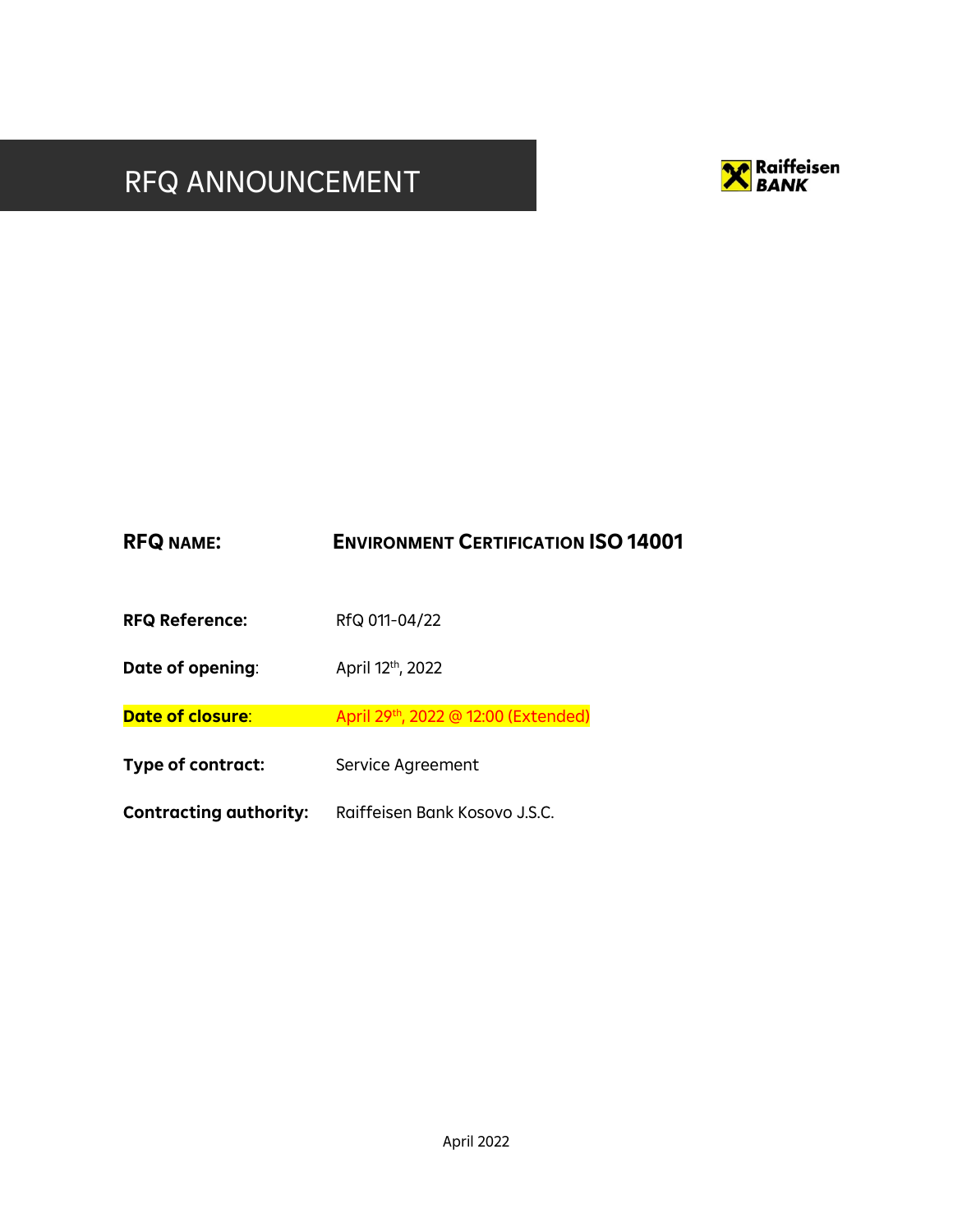

# **Table of Contents**

| 1              |     |  |
|----------------|-----|--|
|                | 1.1 |  |
|                | 1.2 |  |
|                | 1.3 |  |
|                | 1.4 |  |
|                | 1.5 |  |
|                | 1.6 |  |
|                | 1.7 |  |
|                | 1.8 |  |
|                | 1.9 |  |
| $\overline{2}$ |     |  |
|                | 2.1 |  |
|                | 2.2 |  |
|                | 2.3 |  |
|                | 2.4 |  |
| 3              |     |  |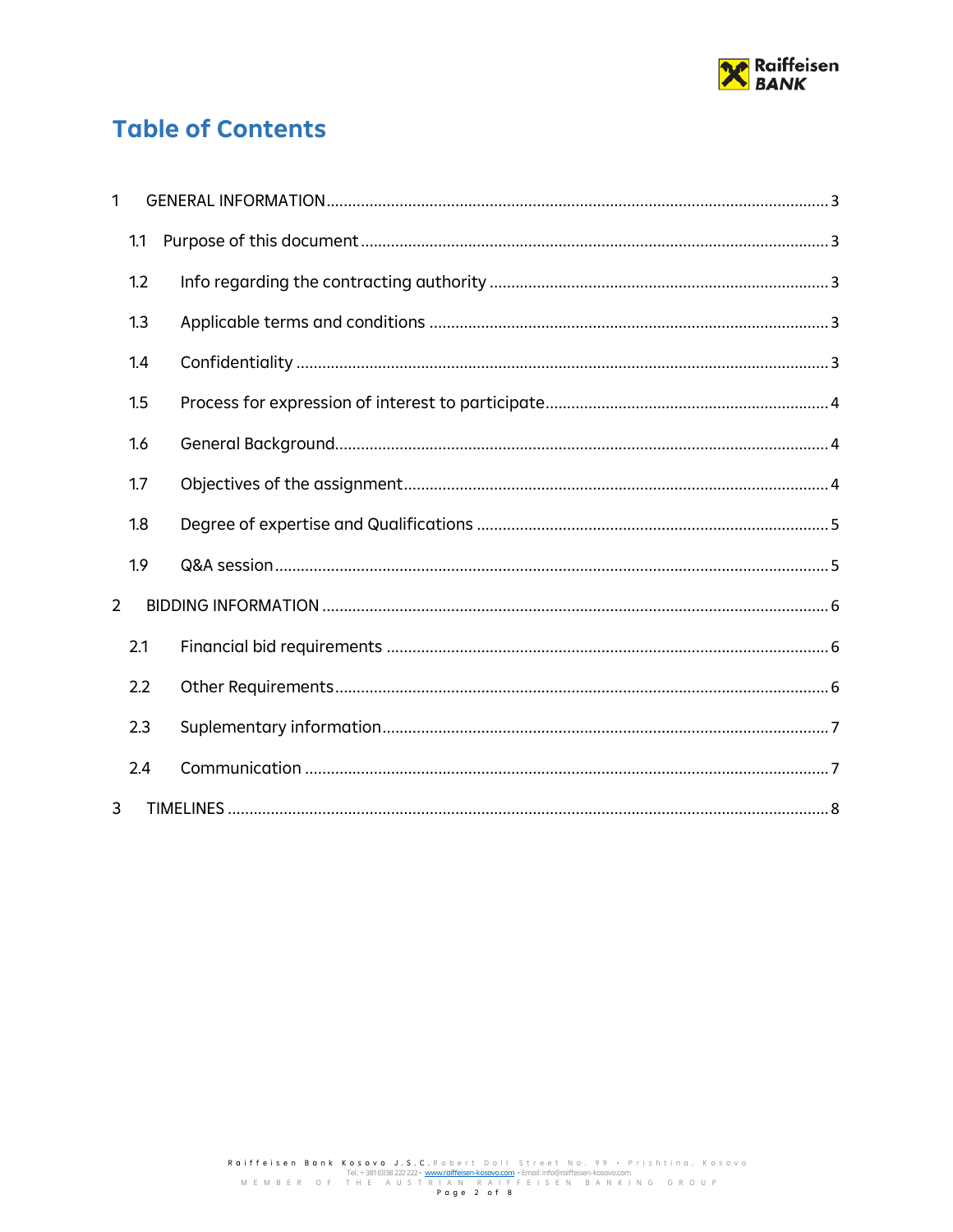

#### <span id="page-2-0"></span>**1 GENERAL INFORMATION**

## **1.1 Purpose of this document**

<span id="page-2-1"></span>The aim of this document is to provide the participating suppliers with all the information required to the submission of proposals for Environmental Certification ISO 14001 ref: RfQ 011-04/22**.** 

# **1.2 Info regarding the contracting authority**

<span id="page-2-2"></span>Raiffeisen Bank Kosovo is a subsidiary of Raiffeisen Bank International AG (RBI). RBI came to Kosovo by the end of 2002 by purchasing most of the shares of the American Bank of Kosovo to complete the purchase and rename the bank in June 2003. In June 2003, RBI became the owner of 100% of shares and named the Bank Raiffeisen Bank Kosovo. RBI offers corporate and investment banking for Austrian and international companies, an extensive banking and leasing network in CEE for both corporate and retail customers. Additionally, the Group comprises numerous other financial service providers, for instance in the fields of leasing, asset management as well as mergers and acquisitions.

According to the Balance Sheet as of 31 December 2020, total assets of Raiffeisen Bank Kosovo were € 1,113 million, total customers' deposits € 916 million whereas lending balance was € 709 million. Raiffeisen Bank has a capital of €63 million.

Raiffeisen Bank offers a wide range of banking services and products for all clients: individuals, small and medium enterprises and corporate. Since its presence in the market, Raiffeisen Bank is very successful by achieving continuous development in all segments including loans and deposits.

To support further our business activities and to offer high quality banking services to our customers with cuttingedge technology, we continued to invest in our IT and Operations. In recognition of this, we became the first company in the region to be certified by Registered Quality Assurance (LRQA) for ISO 20000-1 and ISO 27001.

> For more information on Raiffeisen Bank Kosovo J.S.C., please visit: [http://www.raiffeisen-kosovo.com](http://www.raiffeisen-kosovo.com/)

# **1.3 Applicable terms and conditions**

<span id="page-2-3"></span>By participating in this tender exercise and presenting a quote RBKO, you acknowledge that you have read, understood and agreed to:

[The general terms and conditions for procurement of goods and services in Raiffeisen Bank Kosovo](https://www.raiffeisen-kosovo.com/Uploads/Richtext/Files/GTCS_EN.pdf)

# **1.4 Confidentiality**

<span id="page-2-4"></span>1.4.1 Raiffeisen Bank Kosovo and Tender Participant process personal data of natural persons in accordance with the Law no. 06/L-082 for Personal Data Protection and the General Data Protection Regulation 2016/679 (GDPR).

1.4.2 Tender Participant provides its explicit consent to RBKO that the personal data provided or any data that may be available later, may be processed or stored for the purpose of evaluating the bid and any other legitimate purpose within the limits of the applicable data protection law.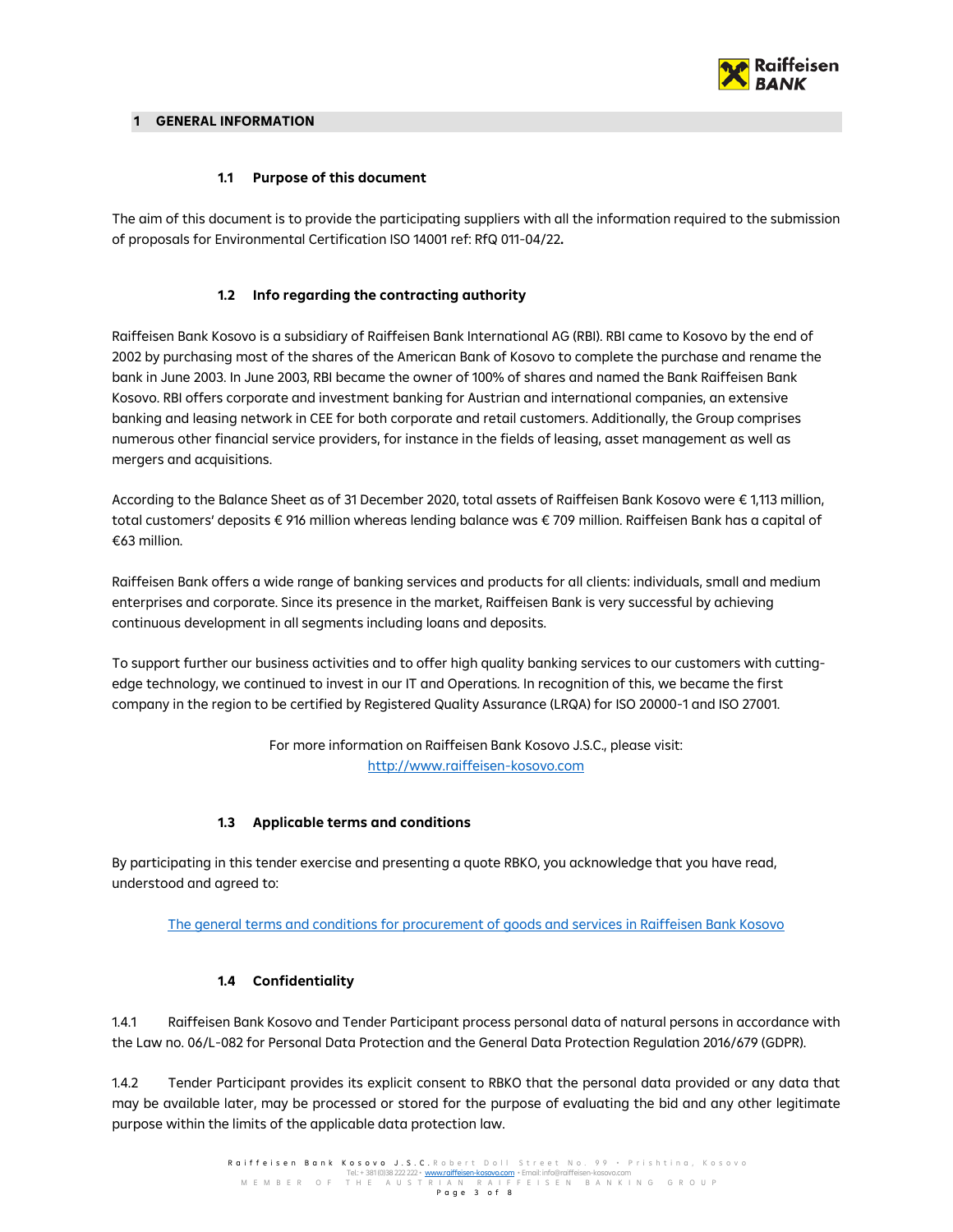

1.4.3 In addition the Tender Participant warrants to RBKO that it has obtained all the necessary consent of their employees, members of their management boards, supervisory board, owners and beneficial owners to disclose their personal data or any other data to RBKO for the purpose of performing and any other legitimate purpose within the limits of the applicable data protection law.

1.4.4 The Tender Participant agrees and authorizes the Bank that the personal data provided and any other data which may be available later may be used and exchanged between the members of Raiffeisen Bank Kosovo and its partners inside and outside the country, Central Bank of Kosovo and the entities and institutions authorized by the applicable law for collecting and receiving such data.

# **1.5 Process for expression of interest to participate**

<span id="page-3-0"></span>Interested parties should send a request to participate in[: procurement@raiffeisen-kosovo.com](mailto:procurement@raiffeisen-kosovo.com)

The following documents should be included in the request:

- $\triangleright$  Business Registration Details
	- o Certificate (copy)
	- o VAT Registration Certificate (copy)
	- o Fiscal Number Certificate (Copy)
	- o Copy of identification document (ID Card, Passport or Driving License) of the Company Owner
- $\triangleright$  Other contact details (address, contact number and official email of person in charge for quotation).

The deadline for submitting these initial and necessary documents for registration on the electronic procurement platform (eSourcing) is April 26, 2022, at 15:00

Documents received after this deadline may not be considered and consequently you may not be invited for quotation.

#### **1.6 General Background**

<span id="page-3-1"></span>Raiffeisen Bank JCS in Kosovo is committed to responsible banking for a sustainable future. That is why we were the first bank in Austria to sign the UN Principles for Responsible Banking.

As responsible bankers, we support our customers in Kosovo with sustainable financial products and comprehensive know-how.

We are also responsible for our supply chain as well as our own inhouse ecology and employee wellbeing. We are as well engaged citizen while investing in community projects in the areas of culture, art, health, sports, education and environment so that together with our partners we create a positive long-term impact.

#### **1.7 Objectives of the assignment**

<span id="page-3-2"></span>The objective of this assignment is to achieve the Certification of the Raiffeisen Bank Kosovo J.S.C, located in Pristina – Republic of Kosovo, regarding the Environmental Management System ISO 14001 from an ISO accredited firm.

Address of the company aimed to undergo this process: Street Robert Dol, no. 99, Pristina, republic of Kosovo.

The bidder must conduct a pre-analysis if necessary and produce indications required in order to complete the whole certification process. The bidder must advise for which level of certification the Raiffeisen Bank Kosovo J.S.C is currently equipped to be qualified.

The bidder must provide accurate information about re-certification process validation.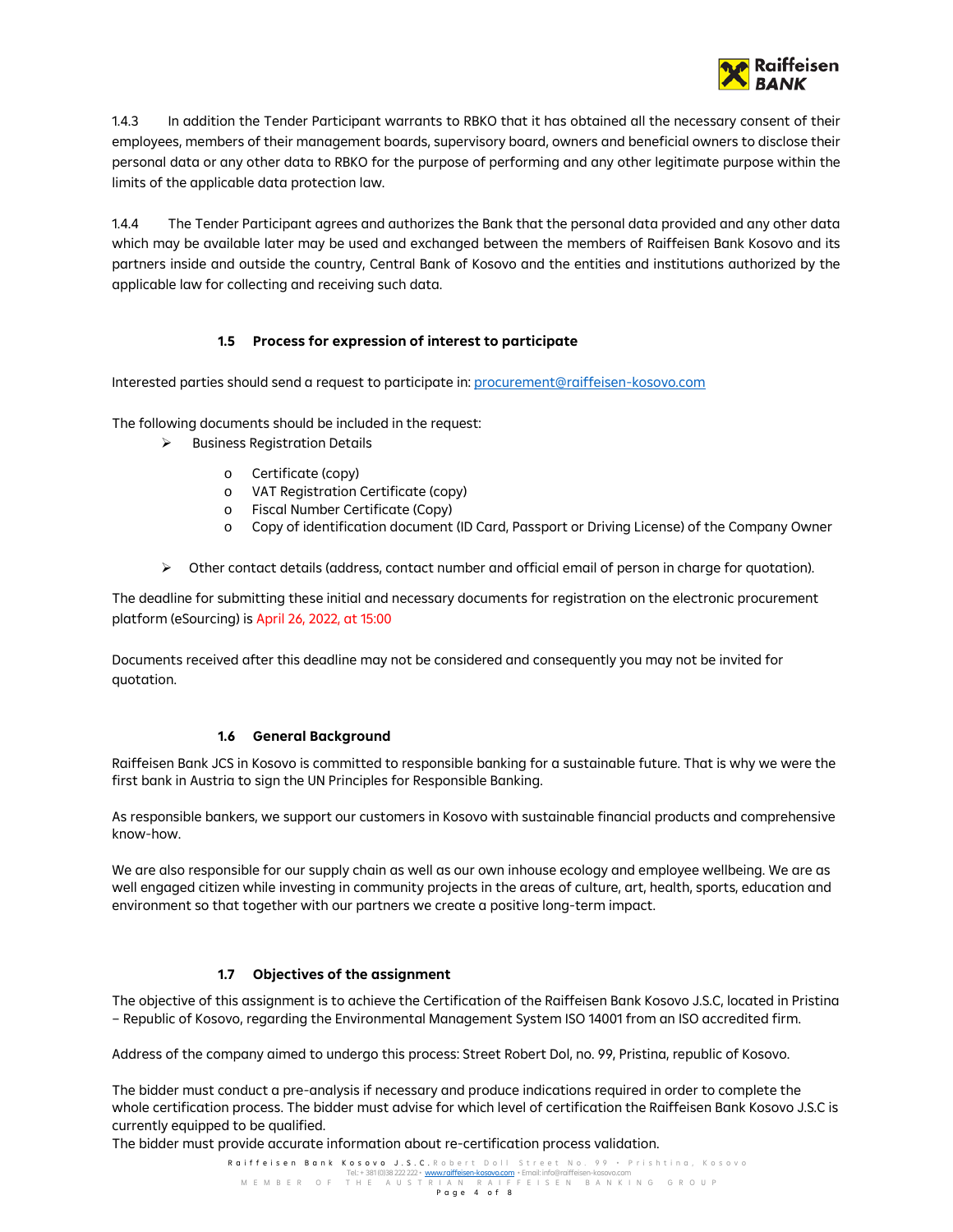

The bidder must describe and explain how and why they are the best entity that can deliver the necessary requirements for RBKO certification process, by indicating among others the following with appropriate supporting documents:

- i. Profile describing the nature of business, field of expertise, licenses, certifications, accreditations.
- ii. Business Licenses Registration Papers, Tax Payment Certification, etc.
- iii. Track Record list of clients for similar services as those required by UNDP, indicating description of contract scope, contract duration, contract value, contact references.
- iv. Certificates and Accreditation including Quality Certificates, Patent Registrations, Environmental Sustainability Certificates, etc. (if any)

#### **1.8 Degree of expertise and Qualifications**

<span id="page-4-0"></span>The interested bidders must show in their bidding submission the following qualifications:

- 1. List of international ISO 14001 customers;
- 2. List all ISO 14001 auditors of the bidder, CVs of ISO-14001 auditors and ISO-14001 auditor certificates

The overall objective of the RFQ is to assist Raiffeisen Bank Kosovo JSC with implementation of ISO 14001 certification process. The scope of work includes but is not limited to:

- ISO 14001 Document review
- ISO 14001 Pre-Assessment
- ISO 14001 Final Assessment
- Certification readiness report

The final report / documentation should provide a clear, comprehensive and concise information with regards to measures that need to be taken to achieve ISO 14001 certification

#### **1.9 Q&A session**

<span id="page-4-1"></span>According to Timeliness section disclosed in Section 3, we will provide an opportunity to answer, in writing, to the Bidders' follow-up questions related to this dossier. During this slot, our internal teams available for any questions / additional information you might require with regards to the scope of this publication.

Kindly note that your questions, together with our answers, will be shared with all participating bidders. Raiffeisen Bank Kosovo JSC reserves the right to ask for additional clarifications in order to enable a fair and comprehensive assessment.

IMPORTANT: Your question, jointly with the Banks answer, will be shared with all participating bidders!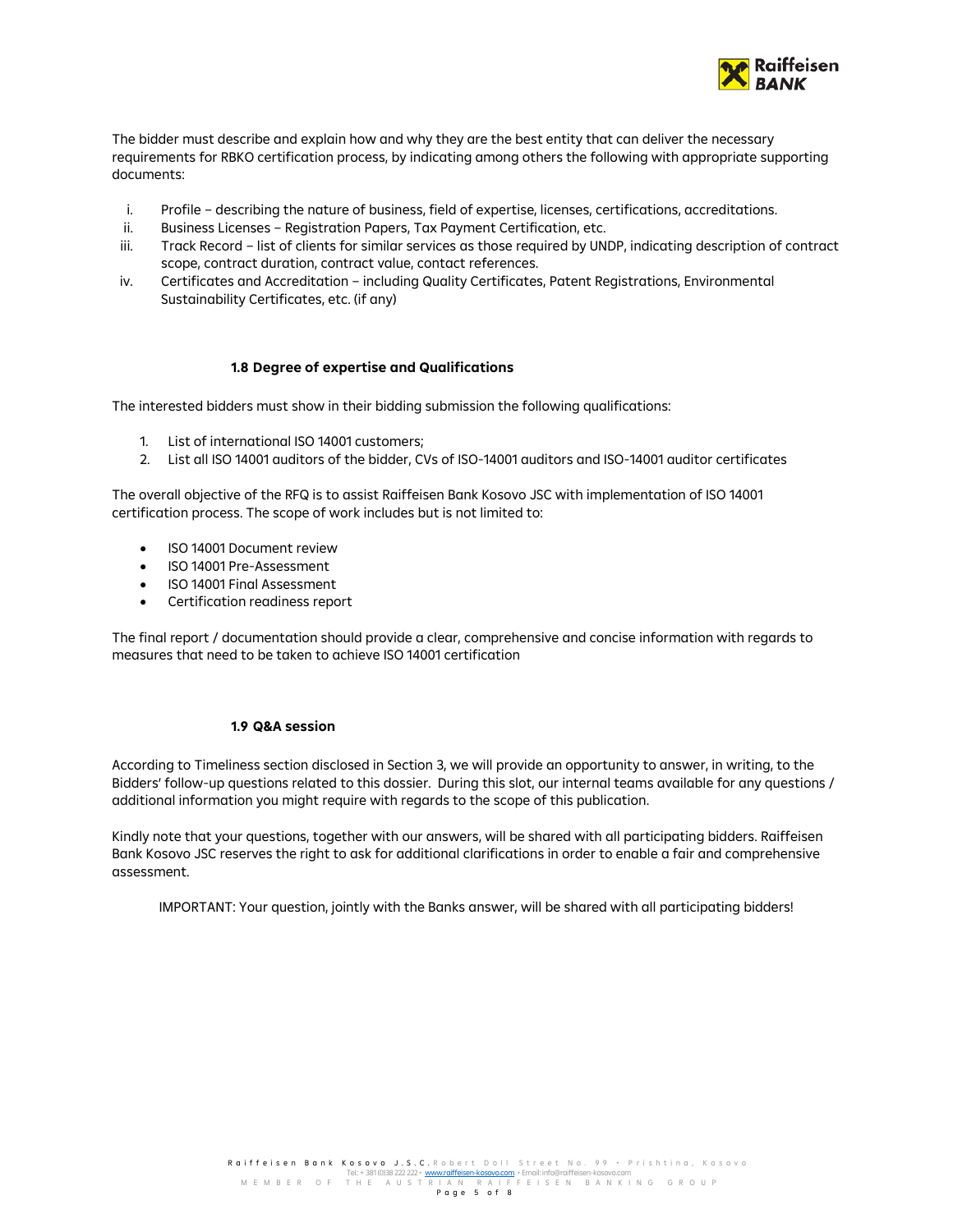

#### <span id="page-5-1"></span><span id="page-5-0"></span>**2 BIDDING INFORMATION**

## **2.1 Financial bid requirements**

Commercial offers will be placed in an online and electronic environment. You will receive an invitation from our electronic tender tool for placing your commercial bid according to the RFP's timeline and requirements.

When submitting your online quote, please bear in mind the following:

i. The bid should be presented in Euro exclusive and inclusive of VAT. In case VAT is not specified, we will consider that price includes VAT.

| Environmental Management System ISO 14001                                                                             | Price<br>(whole process) |
|-----------------------------------------------------------------------------------------------------------------------|--------------------------|
| ISO 14001 Document review<br>ISO 14001 Pre-Assessment<br>ISO 14001 Final Assessment<br>Certification readiness report |                          |

- ii. Any costs associated with the preparation of this proposal are to be borne by the Bidder.
- iii. ii. If Service Provider is registered abroad and performs any service within the territory of Kosova the withholding tax 5% for non-resident persons in compliance with applicable Laws in Kosova shall be applied and withheld by the bank transferred directly to the Kosova Tax Administration and shall be listed in the upcoming invoice for any works they have conduced while being present in the territory of the Republic of Kosovo

#### **2.2 Other Requirements**

<span id="page-5-2"></span>Interested parties should submit their quote for by disclosing the following information:

- $\triangleright$  Proof of no outstanding taxes to local authorities.
- $\triangleright$  Please submit your bid in English Language.
- $\triangleright$  Brief introduction of company and main point of contact (address email + phone)
- $\triangleright$  Please disclose the Offer Date and Offer Number.
- $\triangleright$  Please provide bidders bank account details
- $\triangleright$  Please provide offer validity of at least 90 days
- $\triangleright$  Please stamp and sign the offer
- Please include Company Organogram
- $\triangleright$  Profile describing the nature of business, field of expertise, licenses, certifications, accreditations
- $\triangleright$  Track Record list of clients for similar services as those required by UNDP, indicating description of contract scope, contract duration, contract value, contact references.
- Certificates and Accreditation including Quality Certificates, Patent Registrations, Environmental Sustainability Certificates, etc. (if any)
- List of international ISO 14001 customers
- $\triangleright$  List all ISO 14001 auditors of the bidder, CVs of ISO-14001 auditors and ISO-14001 auditor certificates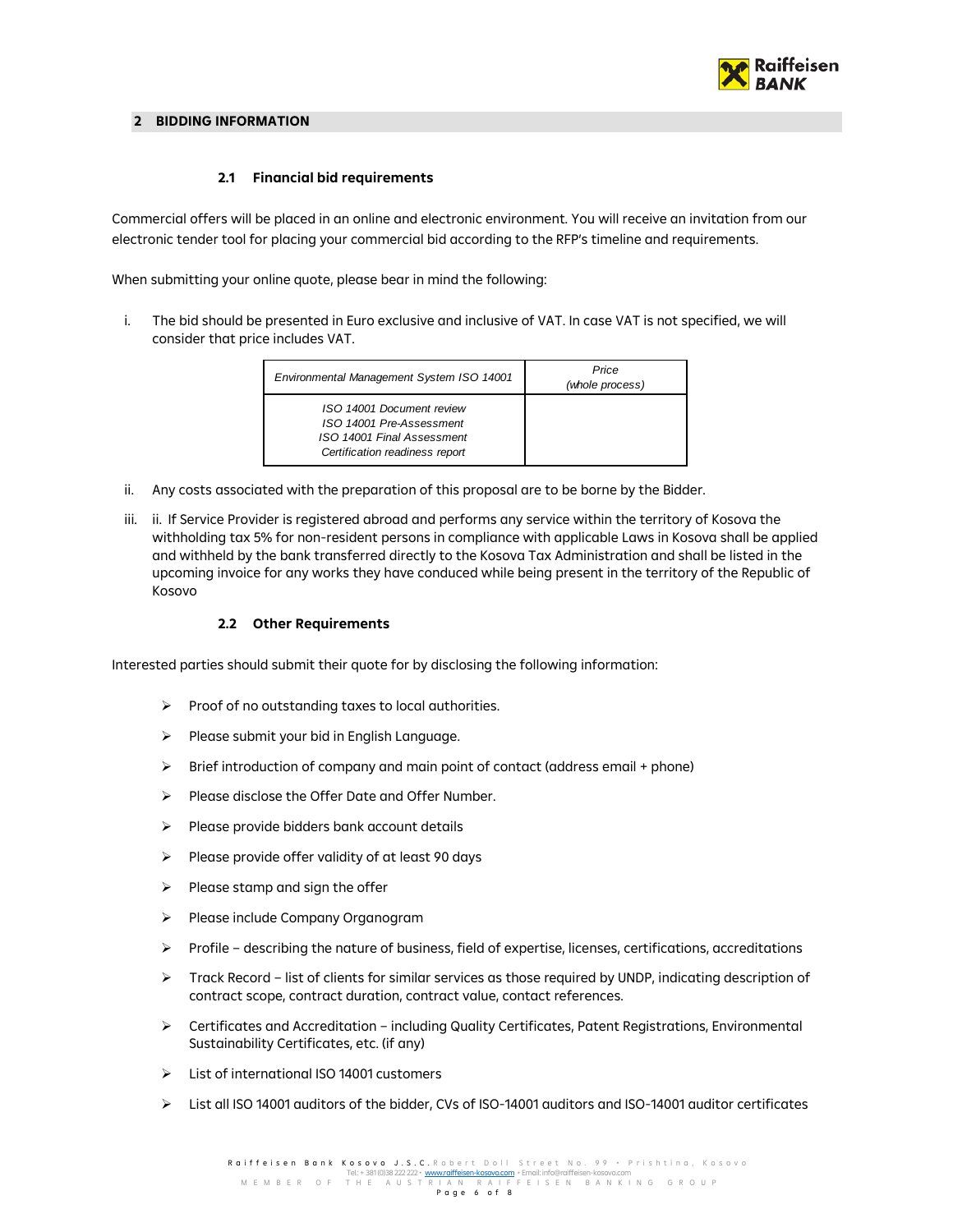

# **2.3 Suplementary information**

- <span id="page-6-0"></span>i. We reserve the rights to make amendments to the specifications, cancel this tender, re-invite the individual participants to resubmit their bid, disqualify a single bidder without giving notice or reasons.
- ii. We reserve the rights to disregard / not enter into any type of correspondence with any bidding party at any time throughout the process.
- iii. Offers which are non-compliant with requirements set on this document, may be disqualified from the selection process.
- iv. All expenses made for the preparation and the submission of bids, or further clarification meetings are borne by the Bidders. We are not liable by any circumstance for these costs, irrespective of the bid result. No costs will be reimbursed for the response created by the Bidder, which means that the information is free-of-charge.
- v. Selection Criteria for this tender are based on Tender Committee's recommendation and Management Board's decision.

#### **2.4 Communication**

<span id="page-6-1"></span>All communication regarding this tender should be made in writing, preferably in electronic format via email. All communication must be directed to:

> Procurement Unit "Robert Doll" str. #99, Pristina 10 000, Kosova phone: +381 (0)38 222 222 313 email[: prokurimi@raiffeisen-kosovo.com](mailto:prokurimi@raiffeisen-kosovo.com)